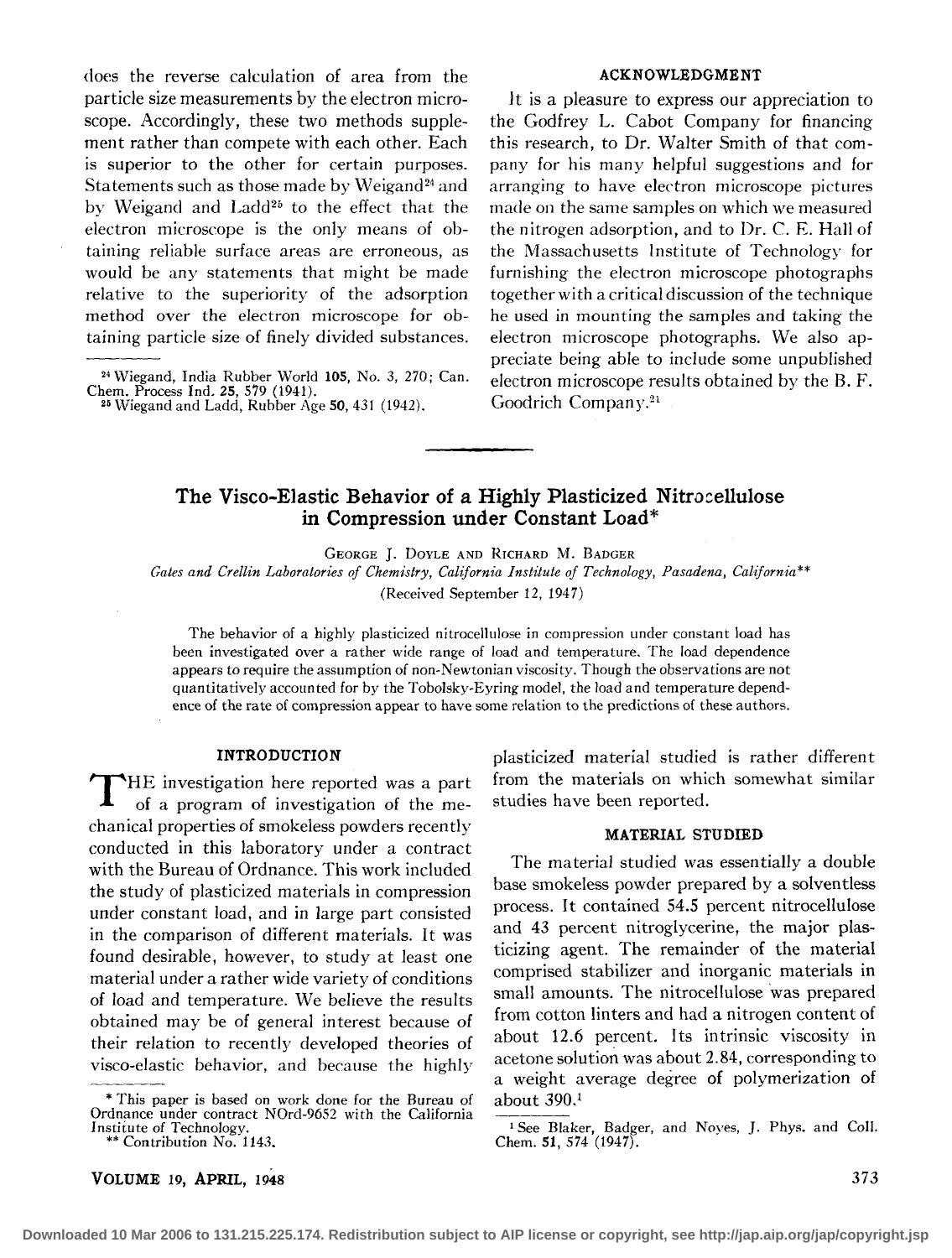

FIG. 1. Compression measurements at 20°C.

#### **PREPARATION OF SPECIMENS**

The material was extruded in  $\frac{1}{4}$ -inch strands which were annealed at about 60°C, while held in "V" grooves to produce straight specimens without strain. These were then aged for three months in stoppered tubes at room temperature. The test specimens, 0.35-0.40 inch in length, were then cut and were stored in an air thermostat at 20° and 50 percent relative humidity for five days. Before use, the ends of the specimens were made plane and parallel by dressing with fine emery paper, with the use of a jig. Considerable practice is required to do this satisfactorily. In our early work we were greatly troubled by "end effects" due to the failure of the specimens to seat properly on the anvils. In the studies here described this was almost entirely eliminated by exercising the greatest care.

The specimens to be used in a given series of measurements were stored in cylindrical, stoppered cavities in a massive brass block in which they fitted loosely. In this block they were brought to the temperature of the measurement. Temperature equilibration was found to be rapid, and when brought to any given temperature the specimens rapidly came to a steady state which did not alter during the course of several hours.



FIG. 2. Compression measurements at 50°C.

#### **APPARATUS**

The apparatus used was a specially designed instrument which could be used either for hardness tests or for compression measurements. In certain respects it resembled conventional hardness testers but differed from them in the greater range of compressions which could be measured and in the greater choice of loads which could be employed. When used for compression measurements, the instrument was provided with two circular anvils. The surfaces between which the specimen was placed were plane parallel to within 0.0002 inch. The upper anvil was fixed during an experiment. The lower one terminated in a plunger moving in a bearing and rested on one end of a balance arm. The relative motion of the two anvils was measured with a dial indicator reading 0.0001 inch per scale division. The load was applied to the specimen by hanging weights from either of two points on the longer end of the balance arm. Precision ball bearings were used, rather than knife edges, for all balance bearings. A somewhat complicated hydraulic device permitted weights to be applied or removed almost without shock at definite times.

The anvils of the compression balance were enclosed in an air thermostat in which a rapid circulation of air at 50 percent relative humidity

## **JOURNAL OF APPLIED PHYSICS**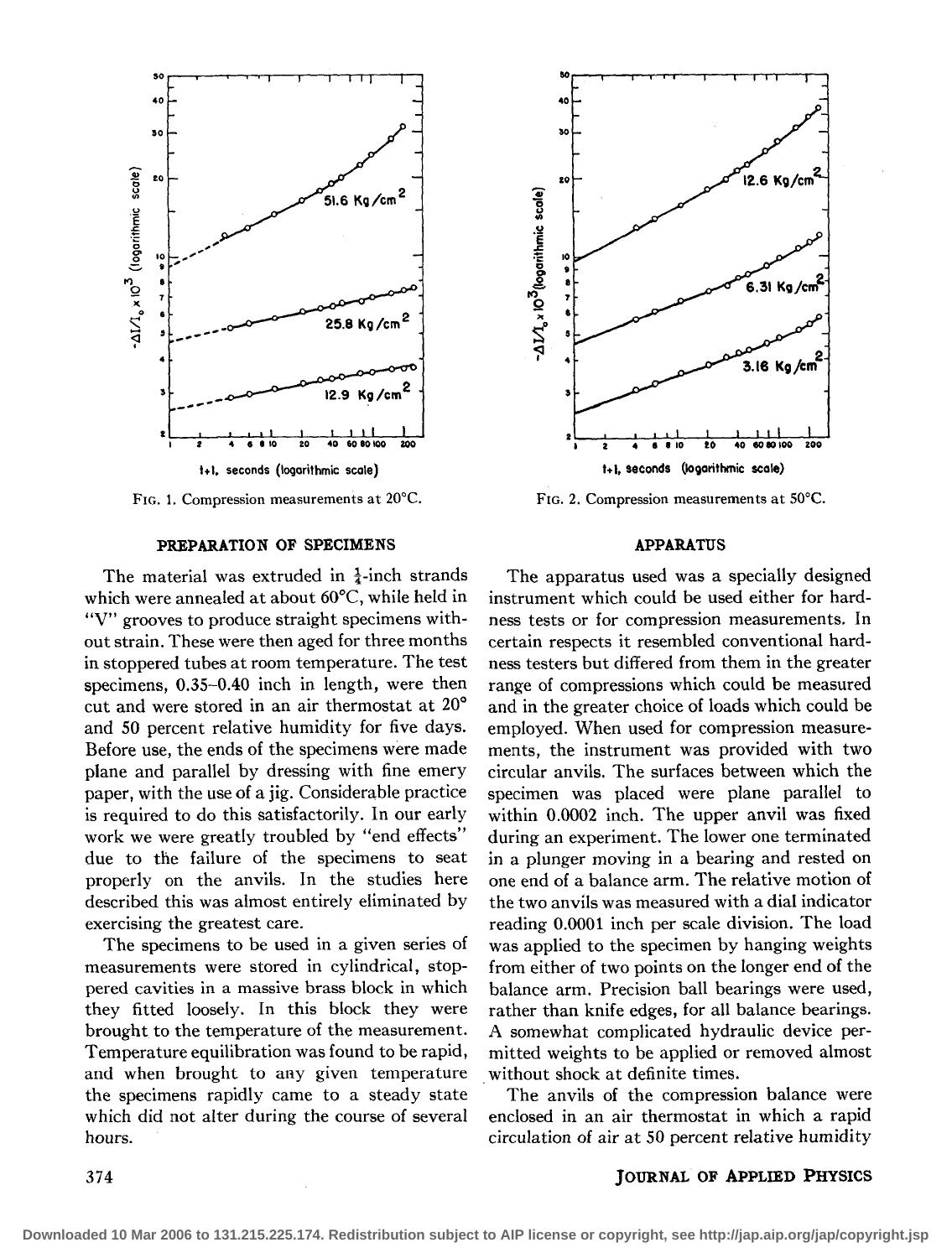was provided. The temperature was kept constant within 0.5°C. Thermocouples were located at various points of the instrument to permit checking the uniformity of temperature and to monitor the adjustment of a heater and water jackets which controlled the flow of heat through the metal of the balance to the anvils in the thermostat.

# **EXPERIMENTAL PROCEDURE**

Compression measurements were made at 20, 30, 40, and 50°C, with three different loads in each case which covered a range of four to one. At 25° four loads were used. In order to keep the compression within reasonable limits the loads employed had to be decreased at the higher temperatures, but they were so chosen that there was some overlapping of the ranges covered at two successive temperatures.

As mentioned above, the test specimens were approximately  $\frac{1}{4}$  inch in diameter and  $\frac{3}{8}$  inch in length. The diameter was determined by the material available, but considerable preliminary experimentation was done before the length chosen was found to offer the best compromise between two opposing difficulties. It was our purpose to study, so far as possible, the intrinsic properties of the plastic material rather than behavior largely conditioned by the shape of the specimens. Longer specimens exhibited unsatisfactory behavior under compression, which might perhaps be described as slender column failure although the ratio of length to cross section was much less than that at which such failure occurs with non-plastic materials. The compression of much shorter specimens could not be measured with adequate accuracy, and "end effects" were more serious.

\Vhen the compression of a specimen exceeded a few percent of its length, its form became noticeably "barrel shaped." The compressions studied were limited to the range in which this effect was not serious, though its consequences may have been entirely negligible.

Except at 25° all measurements were made on three specimens and the results reported are average values. To avoid uncertainties due to possible variability of composition the same specimens were used throughout at any given temperature. The measurements were made in the order

**VOLUME 19, APRIL, 1948** 

of increasing load to minimize the effects of previous strain history. At least one-half hour was allowed for recovery between successive measurements on the same piece. Recovery was within 0.0002-0.0005 inch of the original length, except at the highest load and temperature where it was within 0.0008 inch. During the entire course of the measurements any permanent deformation of the specimens was so small as to be negligible.

The compression was followed by visual observation of the dial indicator. The first compression recorded was three seconds after the application of the load. Subsequent measurements were taken at suitable intervals, but terminated at 250 seconds.

#### **EXPERIMENTAL RESULTS**

Figures **1** and 2 show typical results of the compression measurements. They present the averages of three sets of measurements at 20° and at 50°C, respectively. Within the range of temperatures and loads investigated the relation between the fractional decrease in length and the time *t* (in seconds) is adequately represented by the equation

$$
\log(-\Delta l/l_0) = m \log(\tau + t + \alpha t^3) + \log b. \tag{1}
$$

The observations would have to be extended to considerably shorter times to evaluate the constant  $\tau$  with any accuracy, but to secure a good fit with the existing data during the early stages

TABLE I. Constants of Eq. (1).

| Temp.<br>°C | <b>Stress</b><br>kg/cm <sup>2</sup> | $\boldsymbol{m}$ | Inst. fract.<br>comp. b | $\alpha\times10^5$ | $Y_0$ (kg/cm <sup>2</sup> )<br>$\times$ 10 <sup>-3</sup> |
|-------------|-------------------------------------|------------------|-------------------------|--------------------|----------------------------------------------------------|
| 20          | 12.9                                | 0.0696           | 0.00258                 | 0.0                |                                                          |
|             | 25.8                                | 0.0855           | 0.00468                 | 0.0                | 5.9                                                      |
|             | 51.6                                | 0.192            | 0.00910                 | 6.4                |                                                          |
| 25          | 7.67                                | 0.065            | 0.00179                 | 0.0                |                                                          |
|             | 12.7                                | 0.066            | 0.00278                 | 0.0                |                                                          |
|             | 19.0                                | 0.072            | 0.00401                 | 0.0                | 5.2                                                      |
|             | 25.6                                | 0.096            | 0.00508                 | 0.0                |                                                          |
| 30          | 7.67                                | 0.0734           | 0.00232                 | 0.0                |                                                          |
|             | 19.2                                | 0.0952           | 0.00520                 | 2.4                | 3.9                                                      |
|             | 32.0                                | 0.171            | 0.00851                 | 6.5                |                                                          |
| 40          | 3.79                                | 0.0937           | 0.00252                 | 6.0(?)             |                                                          |
|             | 7.57                                | 0.105            | 0.00432                 | 2.8                | 1.9                                                      |
|             | 18.9                                | 0.167            | 0.0104                  | 5.8                |                                                          |
| 50          | 3.16                                | 0.134            | 0.00253                 | 3.2                |                                                          |
|             | 6.31                                | 0.150            | 0.00466                 | 2.6                | 1.3                                                      |
|             | 12.6                                | 0.208            | 0.0096                  | 3.8                |                                                          |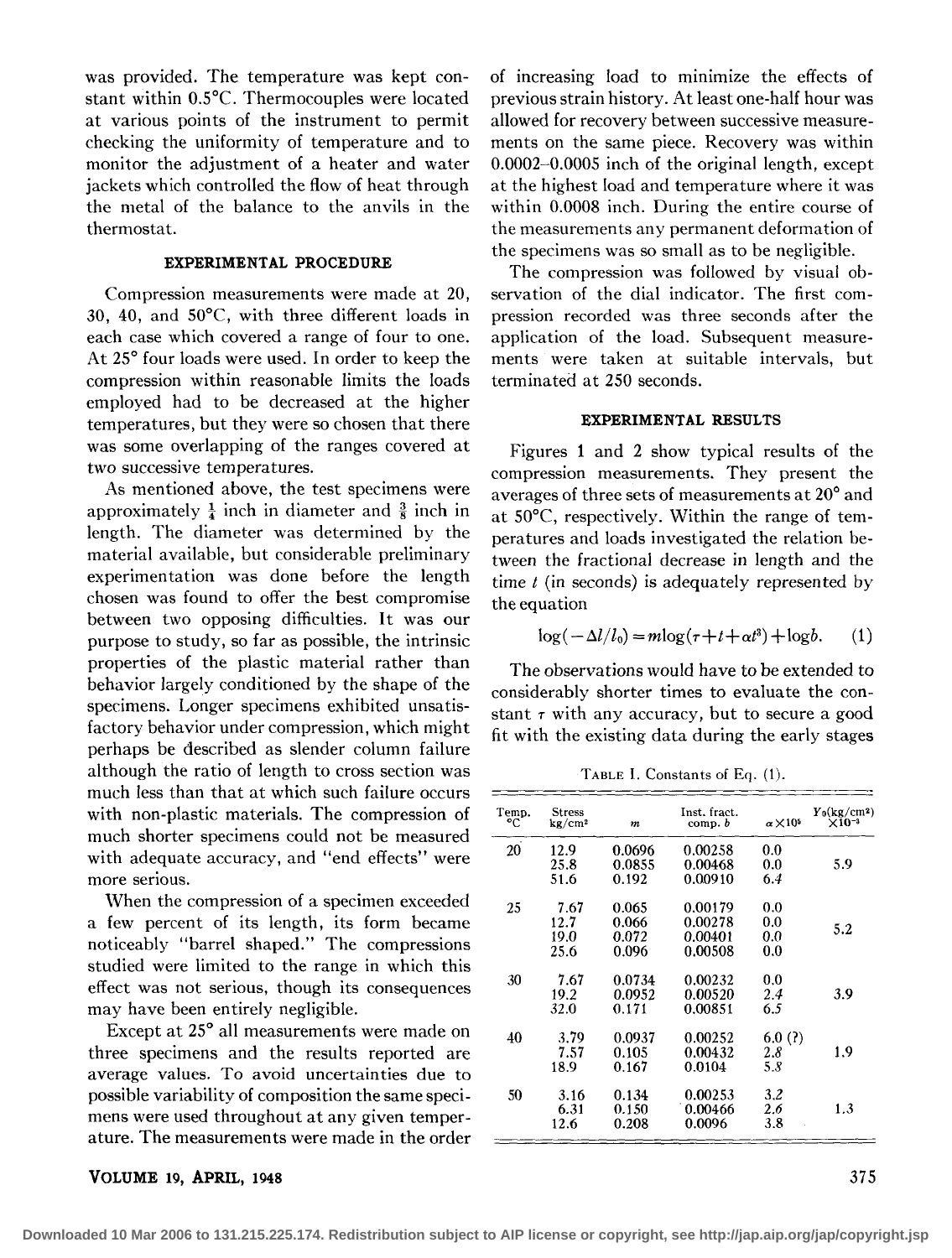

FIG. 3. Dependence of the con-<br>stant  $\bar{b}$  on stress at various temperatures.

of compression it seems necessary to give this constant a value different from zero. In plotting the data we have arbitrarily set  $\tau = 1$  in all cases. and, as may be seen by reference to the figures, the fit is within the probable error. At moderate loads and temperatures the plots of  $log(-\Delta l/l_0)$ *versus*  $log(t+1)$  are straight lines within the time interval investigated. At higher loads and temperatures the plots show upward curvature which may be due in part to the deviation from cylindrical shape of the specimens when these are considerably compressed. This curvature may be taken into account in several ways. We have chosen to do so by the term in  $t^3$  in Eq. (1).

Values of the constants  $m$ ,  $\alpha$ , and *b* fitting the

TABLE II. Fit of compression measurements with relation:  $m\ddot{F}/A = a \sinh(cF/A)$ .

| Temp.<br>°C | a<br>(kg/cm <sup>2</sup> ) | $\text{cm}^2/\text{kg}$ | Stress.<br>F / A<br>(kg/cm <sup>2</sup> ) | m<br>(observed)                  | $m$ (calc.<br>from<br>Eq. (4)    | Devia-<br>tion of<br>calcu-<br>lated m<br>percent |
|-------------|----------------------------|-------------------------|-------------------------------------------|----------------------------------|----------------------------------|---------------------------------------------------|
| 20          | 1.09                       | 0.0565                  | 12.9<br>25.8<br>51.6                      | 0.0696<br>0.0855<br>0.192        | 0.0673<br>0.0860<br>0.195        | $-3.3$<br>$+0.6$<br>$+0.16$                       |
| 25          | 0.93                       | 0.0643                  | 7.67<br>12.7<br>19.0<br>25.6              | 0.065<br>0.066<br>0.072<br>0.096 | 0.062<br>0.067<br>0.076<br>0.091 | $-4.6$<br>$+1.5$<br>$+5.6$<br>$-5.2$              |
| 30          | 0.865                      | 0.0790                  | 7.67<br>19.2<br>32.0                      | 0.0734<br>0.0952<br>0.171        | 0.0726<br>0.0979<br>0.168        | $-1.1$<br>$+2.8$<br>$-1.8$                        |
| 40          | 0.92                       | 0.103                   | 3.79<br>7.57<br>18.9                      | $0.094$ .<br>0.105<br>0.167      | 0.097<br>0.104<br>0.168          | $+3.2$<br>$-1.0$<br>$+0.6$                        |
| 50          | 0.90<br>۲ċ                 | 0.144                   | 3.16<br>6.31<br>12.6                      | 0.134<br>0.150<br>0.208          | 0.133<br>0.143<br>0.214          | $-0.7$<br>$-4.7$<br>$+2.9$                        |

data at the various loads and temperatures are given in Table I.

In giving a purely formal interpretation of Eq. (1), the constant *b* may be regarded as an "instantaneous" fractional compression which occurs immediately upon the application of the load. At any given temperature  $b$  increases linearly with the load, well within experimental error, as may be seen in Fig. 3. The failure of some of the plots to pass through the origin is believed to result from residual "end effects" previously mentioned. In previous work it was found that improvement in the technique of preparing specimens always reduced the zeroload intercept of these plots. From the slopes of the straight lines of Fig. 3 one may calculate a fictitious "instantaneous Young's modulus" by the relation:

$$
Y_0(\text{kg/cm}^2) = 1 / \frac{db}{d(F/A)},\tag{2}
$$

where  $F$  is the load in kilograms, and  $\vec{A}$  the crosssectional area of the specimen in square em.

The constants *b* or  $Y_0$  have a simple dependence on temperature which is very well expressed by the relation:

 $Y_0(\text{kg/cm}^2) = 1.34_8 \text{ exp}(-10,300/1.986T),$  (3)

where *T* is the absolute temperature.

The constant *m* of our empirical equation shows a rather complicated dependence on load and temperature. The available data are not adequate to determine uniquely this relationship, but the load dependence is represented, within

## **JOURNAL OF APPLIED PHYSICS**